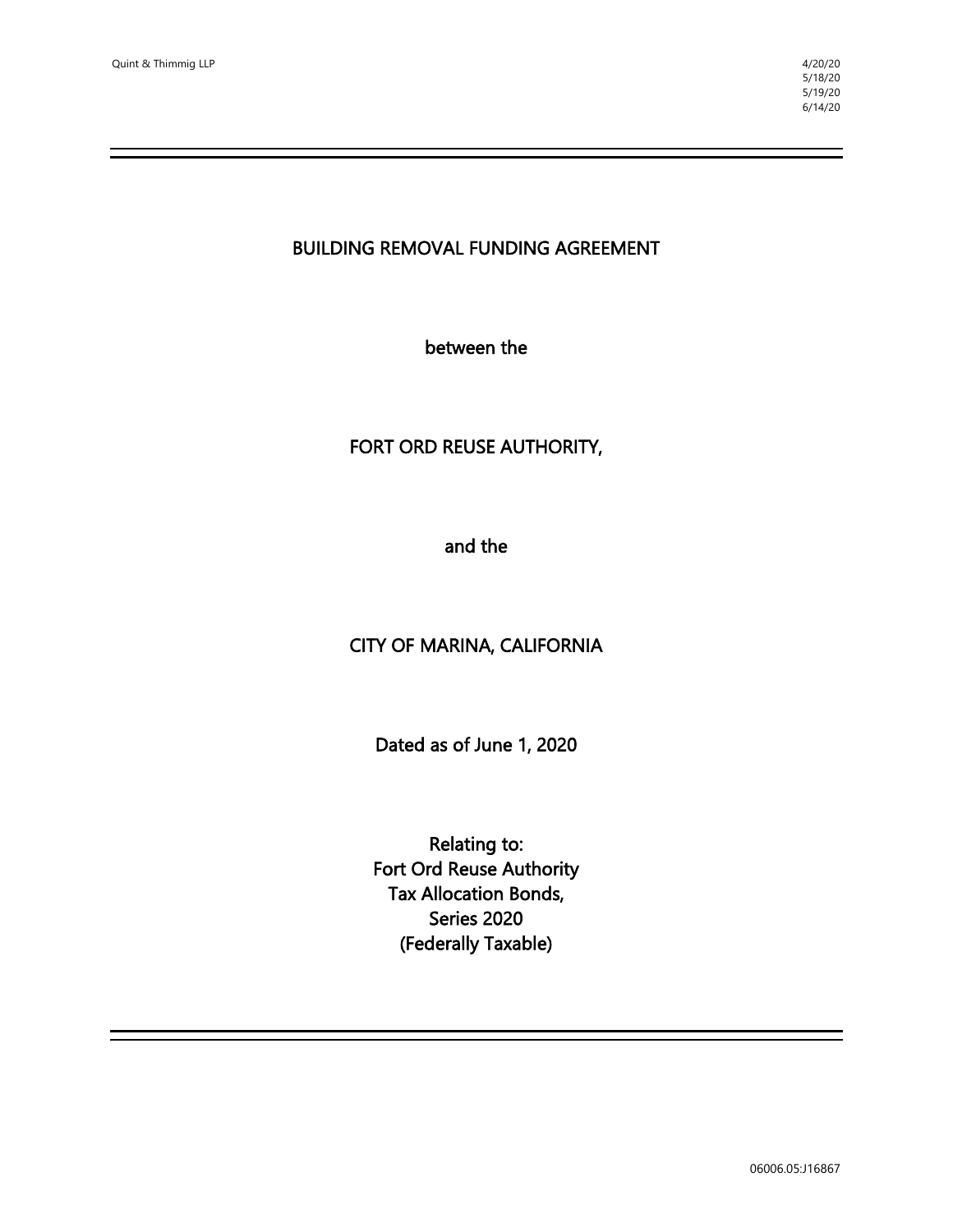# **TABLE OF CONTENTS**

| 2.  |  |
|-----|--|
| 3.  |  |
| 4.  |  |
| 5.  |  |
| 6.  |  |
|     |  |
| 8.  |  |
| 9.  |  |
| 10. |  |
| 11. |  |
| 12. |  |
| 13. |  |
| 14. |  |
| 15. |  |
| 16. |  |

EXHIBIT A - BUILDING REMOVAL COSTS AND RELATED PARCELS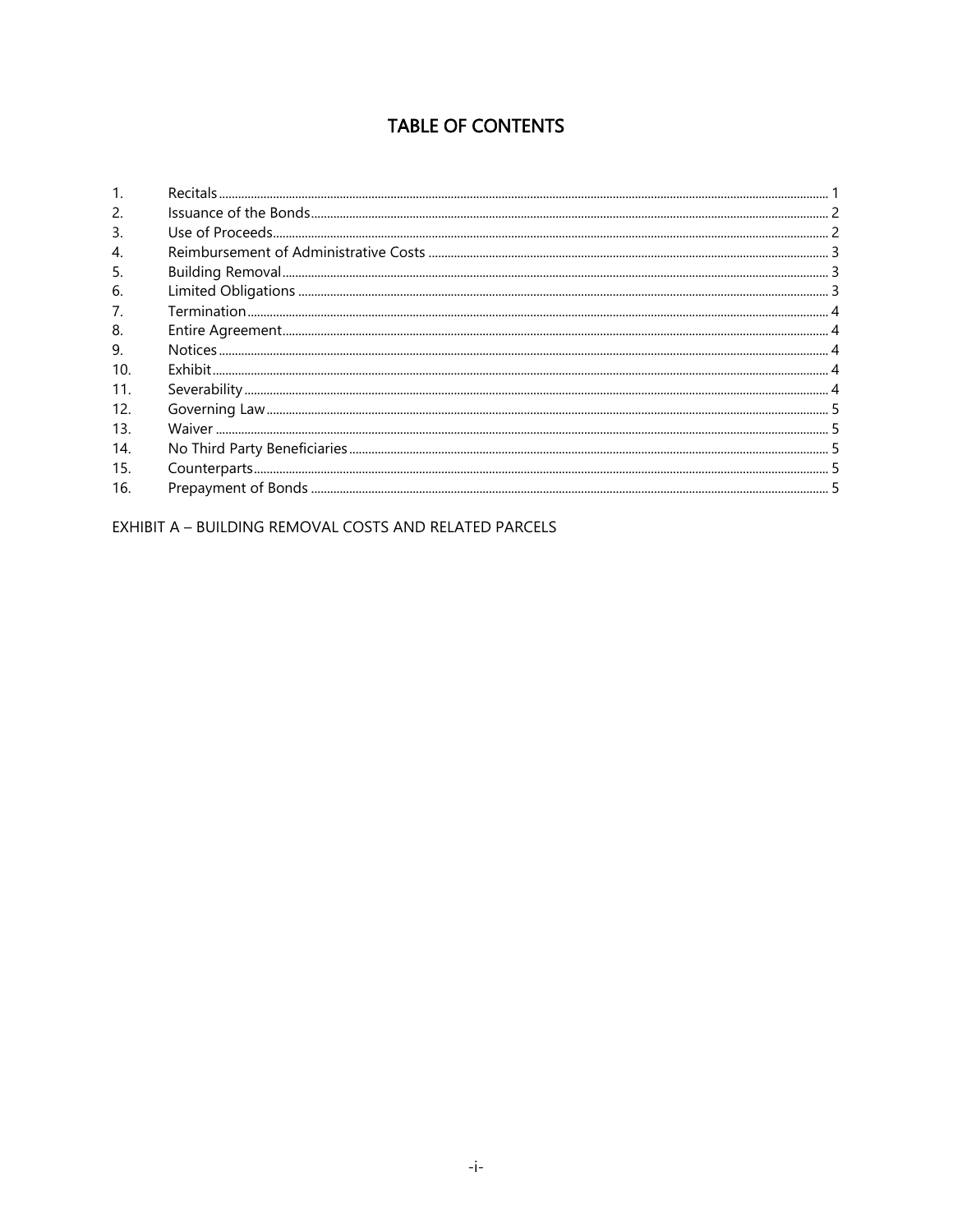#### BUILDING REMOVAL FUNDING AGREEMENT

THIS BUILDING REMOVAL FUNDING AGREEMENT (the "Agreement"), dated as of June 1, 2020, is by and between the FORT ORD REUSE AUTHORITY (the "Authority") and the CITY OF MARINA, CALIFORNIA (the "Funding Recipient"), and is related to use by the Funding Recipient of proceeds of the Fort Ord Reuse Authority Tax Allocation Bonds, Series 2020 (Federally Taxable) (the "Bonds").

## $RECIIALS:$

WHEREAS, the Authority is issuing the Bonds pursuant to an Indenture of Trust, dated as of June 1, 2020 (the "Indenture"), by and among the Authority, the City of Marina, California, as Administrator and U.S. Bank National Association, as trustee (the "Trustee") in order to fund Building Removal Costs of Building Removal to be undertaken by the Local Agencies, as such capitalized terms are defined in the Indenture; and

WHEREAS, the Funding Recipient is one of the Local Agencies, and the Indenture provides for the deposit of \$9,729,683.54 of the proceeds of the Bonds to a Marina Bond Proceeds Account of a Project Fund held by the Trustee on the date of issuance of the Bonds (the "Closing Date") as set forth in Section 3.02(a)(iii) of the Indenture, and to the Marina Bond Proceeds Account of the Project Fund held by the Trustee following the Closing Date (a) and payment of the Termination Payment (as defined in the Indenture) as set forth in Section 3.04(c) of the Indenture, or (b) otherwise released from the Escrow Fund pursuant to Section 3.06 of the Indenture; and

WHEREAS, pursuant to Section 3.04(b) of the Indenture, the Trustee will remit the amount deposited in the Marina Bond Proceeds Account to the Funding Recipient on the Closing Date; and pursuant to Sections 3.04(c) and 3.06 of the Indenture, the Trustee will remit the amount deposited to the Marina Bond Proceeds Account pursuant to Sections 3.05 and 3.06 of the Indenture to the Funding Recipient promptly following the deposit of funds thereto, in each case to be used by the Funding Recipient as provided in this Agreement; and

WHEREAS, the Authority and the Funding Recipient now desire to set forth provisions related to the disposition by the Funding Recipient of the amount transferred to it by the Trustee on the Closing Date.

# A G R E E M E N T :

NOW, THEREFORE, in consideration of the mutual promises and covenants set forth herein, and for other consideration the receipt and sufficiency of which is hereby acknowledged, the parties hereto do hereby agree as follows:

1. Recitals. Each of the above recitals as applicable to it is true and correct.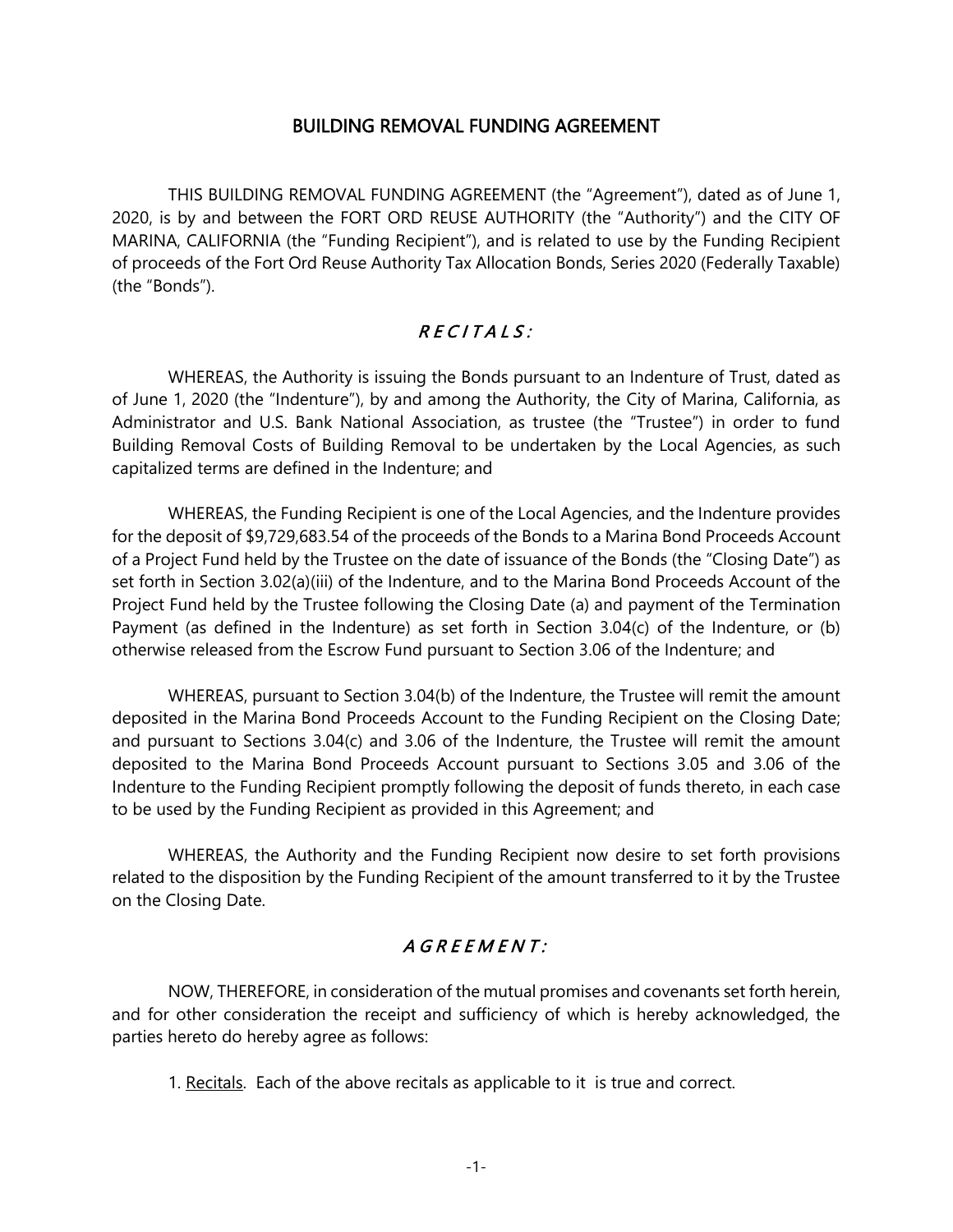2. Issuance of the Bonds. The Authority hereby agrees to (a) issue the Bonds, (b) cause \$9,729,683.54 of the proceeds of the Bonds available to be used by the Local Agencies (as defined in the Indenture) for Building Removal Costs pursuant to Section 3.03(b) of the Indenture to be deposited to the Marina Bond Proceeds Account under the Indenture, and immediately cause the Trustee to transfer \$1,167,715.48 of the amount so deposited to the Escrow Interest Account established under the Indenture, and (c) cause the Trustee to remit the remaining amount deposited to the Marina Bond Proceeds Account pursuant to Section 3.02 of the Indenture (\$8,561,968.06) to the Funding Recipient on the Closing Date, and any amount deposited to the Marina Bond Proceeds Account (i) pursuant to Section 3.02(c) of the Indenture (constituting 50.0% of the funds released from the CalPERS Obligation Fund to the Funding Recipient and the City of Seaside (after payment of the Termination Payment) to be remitted to the Funding Recipient as provided in Section 3.04(c) of the Indenture, and (ii) pursuant to Section 3.06 of the Indenture (constituting 100% of the funds released from the Escrow Fund to the Marina Bond Proceeds Account to be remitted to the Funding Recipient as provided in Section 3.06 of the Indenture). Notwithstanding the foregoing, this Agreement shall be null and void ab initio if for any reason whatsoever the Authority does not perform its obligations under the preceding sentence prior to its dissolution, and no damages or liability whatsoever shall arise or be incurred by the Authority as a consequence of its failure to perform such obligations. In no event shall the Funding Recipient have a right to compel the issuance of the Bonds.

The Funding Recipient hereby advises that its wire transfer instructions for the transfer of funds provided for in clause (c) of the first sentence of the preceding paragraph will be provided by the Funding Recipient to the Authority, the Administrator and the Trustee prior to the Closing Date for the Bonds.

3. Use of Proceeds. The Funding Recipient hereby agrees to establish an account on its books and records (referred to in this Agreement as the "Building Removal Account") in order to account for its use of the proceeds of the Bonds remitted to it as described in clause (c) of the first sentence of Section 2. Amounts deposited to the Building Removal Account may be comingled with other monies of the Funding Recipient for investment purposes, but the Funding Recipient shall at all times maintain records as to the funds in the Building Removal Account and the investment earnings thereon as provided below.

The Funding Recipient agrees that amounts withdrawn from the Building Removal Account will be used solely to pay costs of the Building Removal Costs, as described in Exhibit A hereto then due and payable by the Funding Recipient, or that have otherwise theretofore been paid by the Funding Recipient after the date of this Agreement. In no event shall the Authority have any responsibility for the use by the Funding Recipient of amounts disbursed from the Building Removal Account, or any Building Removal activities of the Funding Recipient, or for any Building Removal Costs incurred by the Funding Recipient.

The Funding Recipient shall have the sole right to direct the investment of the amounts on deposit in the Building Removal Account. While the Funding Recipient shall have no obligation or liability with respect to any such investment, including any losses with respect thereto, any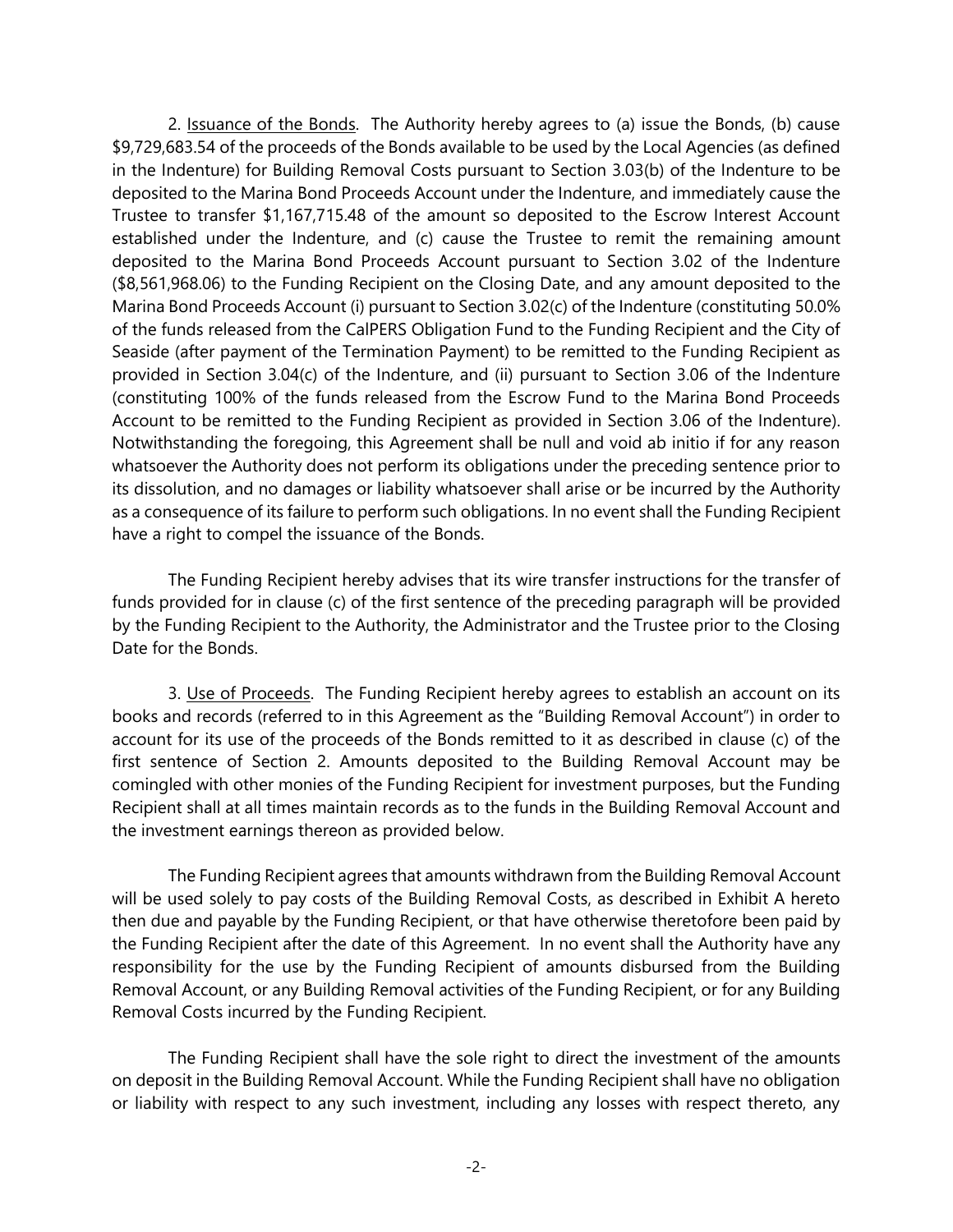investment earnings on funds in the Building Removal Account shall be credited to such account and used solely for the purposes thereof as provided in this Section 3.

The Funding Recipient agrees to maintain accounting records relating to the use of amounts disbursed to or upon its order from the Building Removal Account in accordance with Funding Recipient's accounting procedures for similar funds.

In the event that the Funding Recipient determines in its sole discretion that it has funds in the Building Removal Account that it will not expend on Building Removal Costs, it shall remit such amount to the Trustee for deposit in the Surplus Account under the Indenture for disposition from the Surplus Account as provided in the Indenture.

The Authority shall not have any liability or responsibility whatsoever with respect to any Building Removal activities of the Funding Recipient or any Building Removal Costs or other costs incurred for any reason by the Funding Recipient. The Funding Recipient hereby agrees to hold the Authority harmless with respect to any claim by any entity in opposition to the provisions of the preceding sentence.

4. Reimbursement of Administrative Costs. The Funding Recipient hereby agrees to pay, other than from amounts in the Building Removal Account, any and all costs with respect to its review, execution and performance of this Agreement. The Authority shall not have any obligation to pay any costs of the Funding Recipient incurred by it in connection with this Agreement or the Building Removal activities of the Funding Recipient.

Costs of the Authority and the City, in its role of Administrator under the Indenture, with respect to this Agreement and the Indenture (a) incurred on or before the Closing Date, shall be Costs of Issuance to be paid from the Costs of Issuance Fund under the Indenture; (b) incurred from and after the Closing Date shall be Administrative Expenses to be paid from the Administrative Expense Fund under the Indenture (as such capitalized terms used in the preceding clauses (a) and (b) are defined in the Indenture); and the Funding Recipient shall have no responsibility to pay any such costs. The Funding Recipient shall have no responsibility to pay any costs of the Authority or the City, in its role as Administrator under the Indenture incurred by them with respect to the Indenture for the repayment or the administration of the Bonds.

5. Building Removal. The Funding Recipient shall have sole responsibility for all of its Building Removal activities..

6. Limited Obligations. All obligations of the Authority under and pursuant to this Agreement shall be limited to those specified in the first sentence of Section 2, subject in any event to the provisions of the second sentence of Section 2. No Boardmember, officer or employee of the Authority shall in any event be personally liable hereunder. Following any deposit of Bond proceeds in the Building Removal Account as provided in Section 3 above, the Authority shall have no liability with respect to the handling or the investment of such funds by the Funding Recipient, or the disposition of such funds by the Funding Recipient.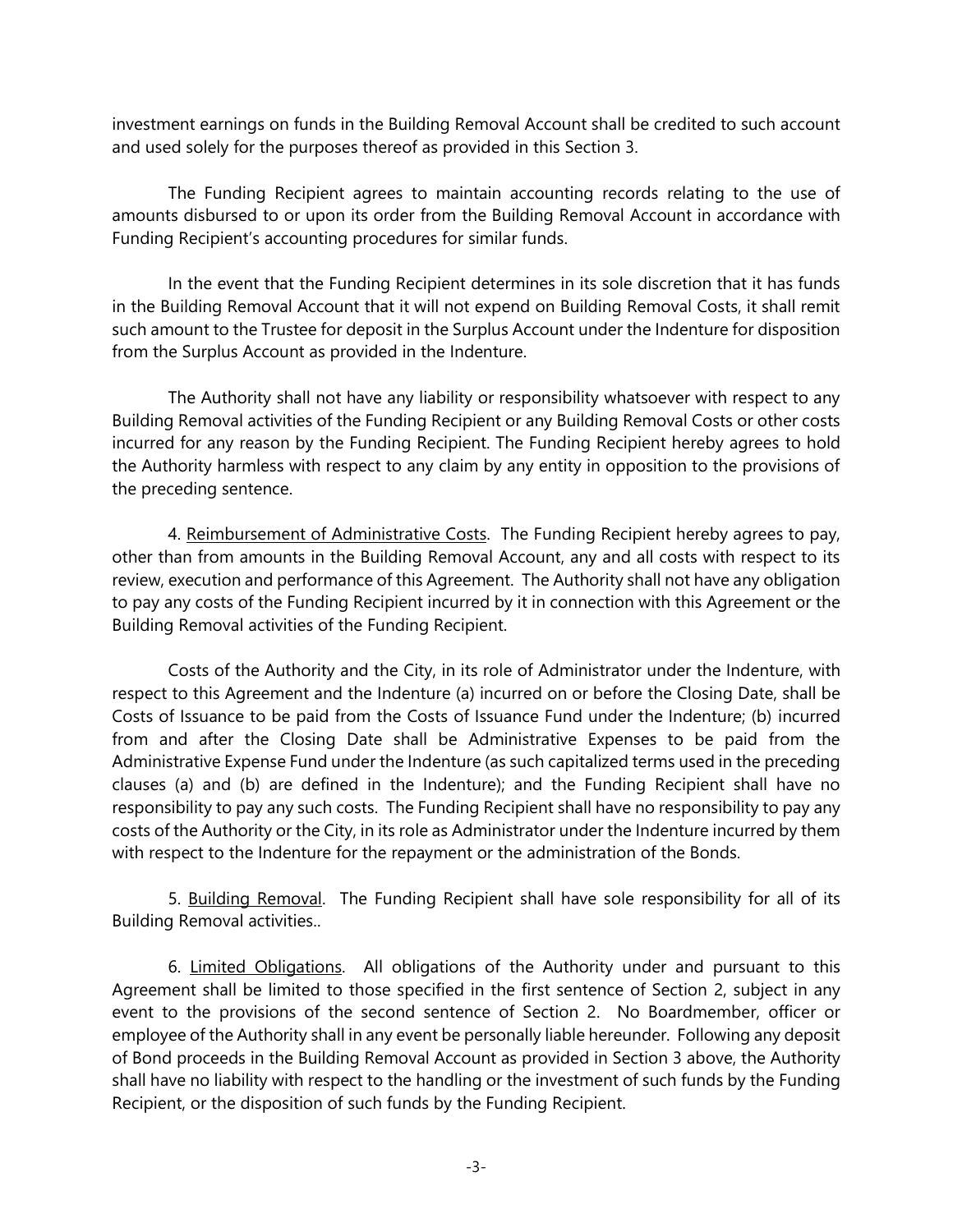The only obligations of the Funding Recipient hereunder shall be to expend amounts in Building Removal Account for Building Removal Costs, and to maintain records as to the use of the amounts withdrawn from the Building Removal Account. If, for any reason whatsoever, there are insufficient funds in the Building Removal Account to pay all of the Building Removal Costs of the Funding Recipient, neither the Funding Recipient nor the Authority shall have any obligation under this Agreement to fund any such shortfall. No member of the City Council, or any officer or employee thereof, shall in any event be personally liable hereunder.

7. Termination. This Agreement shall cease to be effective and shall terminate (a) upon the dissolution of the Authority, if the Authority has not issued the Bonds prior to its dissolution, or (b) if not terminated pursuant to clause (a), upon the disbursement by the Funding Recipient of all amounts in the Building Removal Account. Notwithstanding the foregoing, the provisions of the fourth paragraph of Section 3 and the provisions of Section 6 shall survive such termination.

8. Entire Agreement. This Agreement contains the entire agreement among the parties with respect to the matters provided for herein and supersedes all prior agreements and negotiations between the parties with respect to the subject matter of this Agreement.

9. Notices. Any notice required or permitted by this Agreement to be given or delivered to another party shall be deemed to have been received when personally delivered or seventytwo hours following deposit of the same in any United States Post Office in California, registered or certified, postage prepaid, addressed as follows:

| The Authority:            | Fort Ord Reuse Authority<br>920 2 <sup>nd</sup> Avenue, Suite A<br>Marina, California 93933<br><b>Attention: Executive Officer</b> |
|---------------------------|------------------------------------------------------------------------------------------------------------------------------------|
| <b>Funding Recipient:</b> | City of Marina<br>211 Hillcrest Avenue<br>Marina, California 93933<br><b>Attention: City Manager</b>                               |

Each party may change its address for delivery of notice by delivering written notice of such change of address to the other parties hereto.

10. Exhibit. The exhibit attached hereto is incorporated into this Agreement by this reference.

11. Severability. If any part of this Agreement is held to be illegal or unenforceable by a court of competent jurisdiction, the remainder of this Agreement shall be given effect to the fullest extent reasonably possible.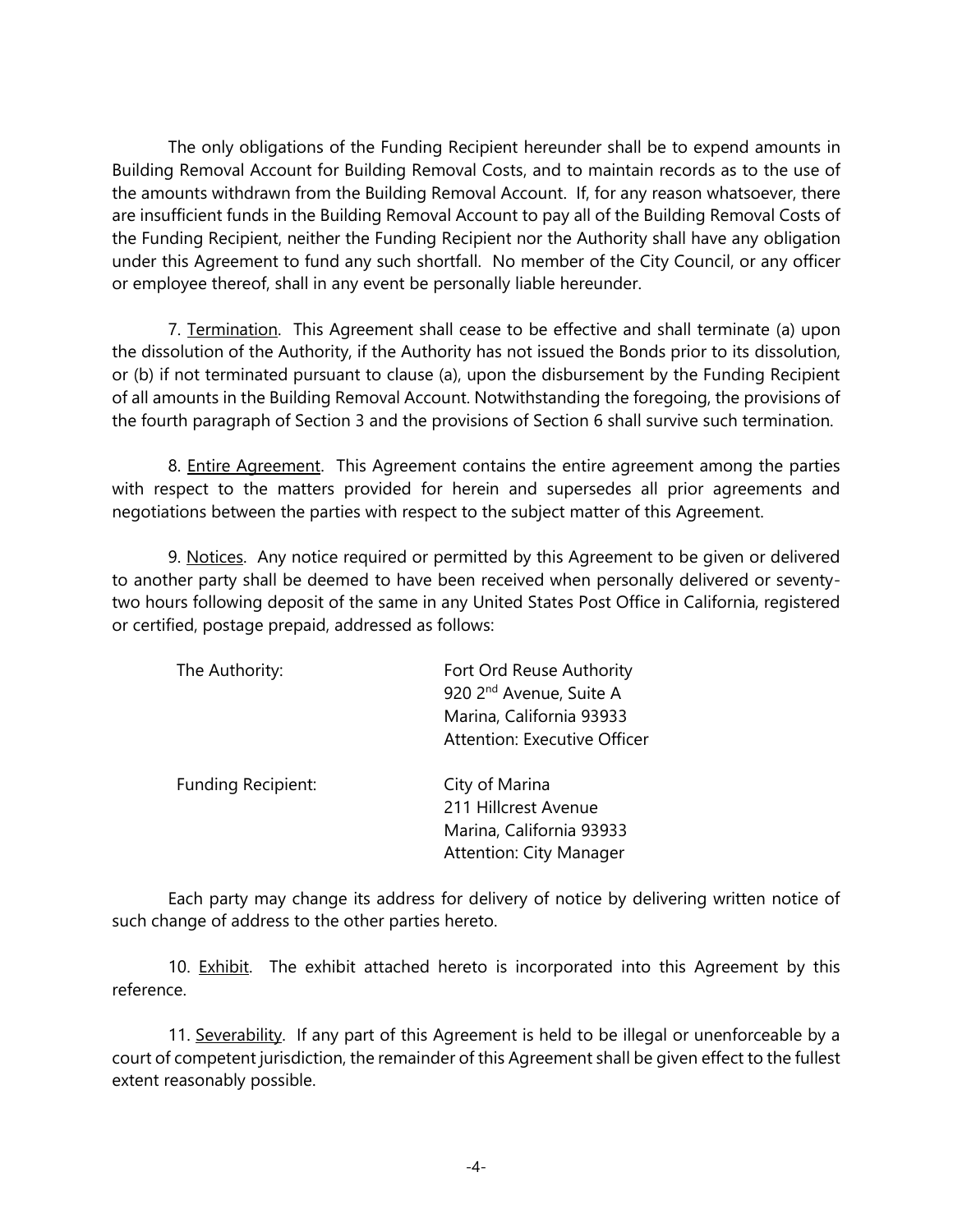12. Governing Law. This Agreement and any dispute arising hereunder shall be governed by and interpreted in accordance with the laws of the State of California.

13. Waiver. Failure by a party to insist upon the strict performance of any of the provisions of this Agreement by another party hereto, or the failure by a party to exercise its rights upon the default of another party, shall not constitute a waiver of such party's right to insist and demand strict compliance by such other party with the terms of this Agreement thereafter.

14. No Third Party Beneficiaries. No person or entity (including but not limited to the Trustee or the owners of the Bonds) shall be deemed to be a third party beneficiary hereof, and nothing in this Agreement (either express or implied) is intended to confer upon any person or entity, other than Authority and Funding Recipient, any rights, remedies, obligations or liabilities under or by reason of this Agreement.

15. Counterparts. This Agreement may be executed in counterparts, each of which shall be deemed an original, but all of which shall constitute but one instrument.

16. Prepayment of Bonds. The Funding Recipient hereby agrees to use its best efforts to prevent the Successor Agency to the Marina Redevelopment Agency (the "Successor Agency") from redeeming such entities' outstanding bonds titled Successor Agency to the Marina Redevelopment Agency Tax Allocation Bonds, Series 2018A and Successor Agency to the Marina Redevelopment Agency Housing Tax Allocation Bonds, Series 2018B (collectively, the "2018 Bonds") prior to their final stated maturity date of September 1, 2038; provided that (a) the Successor Agency may redeem 2018 Bonds maturing on September 1, 2038 on September 1, 2037 using funds in the Reserve Account established for the 2018 Bonds; (b) this covenant shall not apply to bonds issued by the Successor Agency to (i) refund the 2018 Bonds ("2018 Refunding Bonds"), or (ii) refund 2018 Refunding Bonds or refund any subsequent series of refunding bonds related thereto, in each case that have a final stated maturity not earlier than September 1, 2038 and that have a funded Reserve Account that can only be used to redeem such refunding bonds no earlier than September 1, 2037; and (c) if the Successor Agency issues additional obligations (the "Additional Bonds") with a final maturity more than a year later that is then September 1, 2038, the September 1, 2038 and September 1, 2037 dates in the preceding clauses shall instead refer to the final maturity of such Additional Bonds and the date that is one year prior to such final maturity date, respectively. To that end, the Funding Recipient agrees to exercise any influence it may have over the Successor Agency or the consultants for the Successor Agency to avoid the early redemption or retirement of the 2018 Bonds or such Additional Bonds except as allowed pursuant to the preceding sentence. The provisions of this Section 16 shall survive any termination of this Agreement.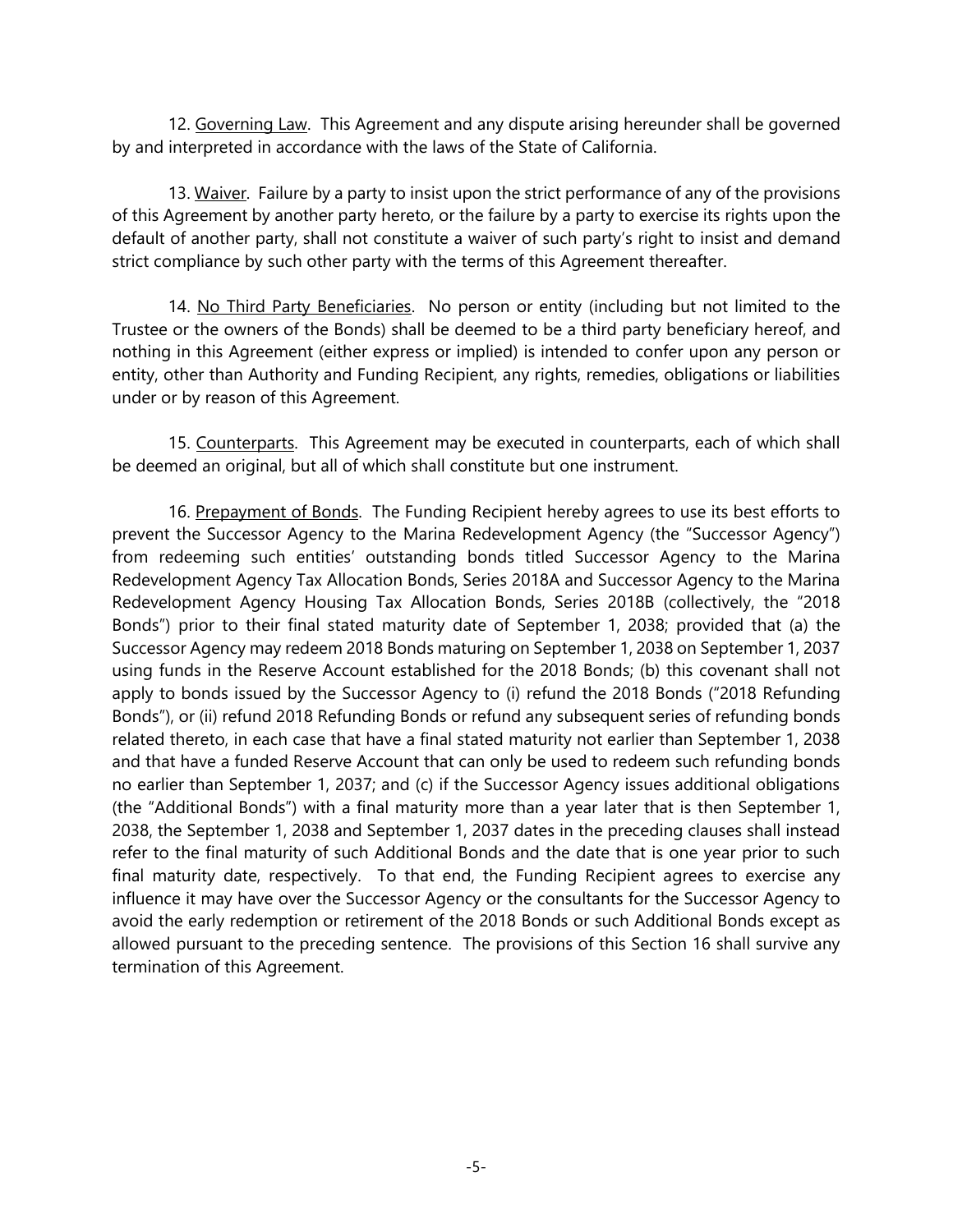IN WITNESS WHEREOF, the parties have executed this Agreement as of the day and year first written above.

#### FORT ORD REUSE AUTHORITY

By:

Joshua Metz, Executive Director

CITY OF MARINA, CALIFORNIA

By:

Layne Long, City Manager

06006.05:J16867